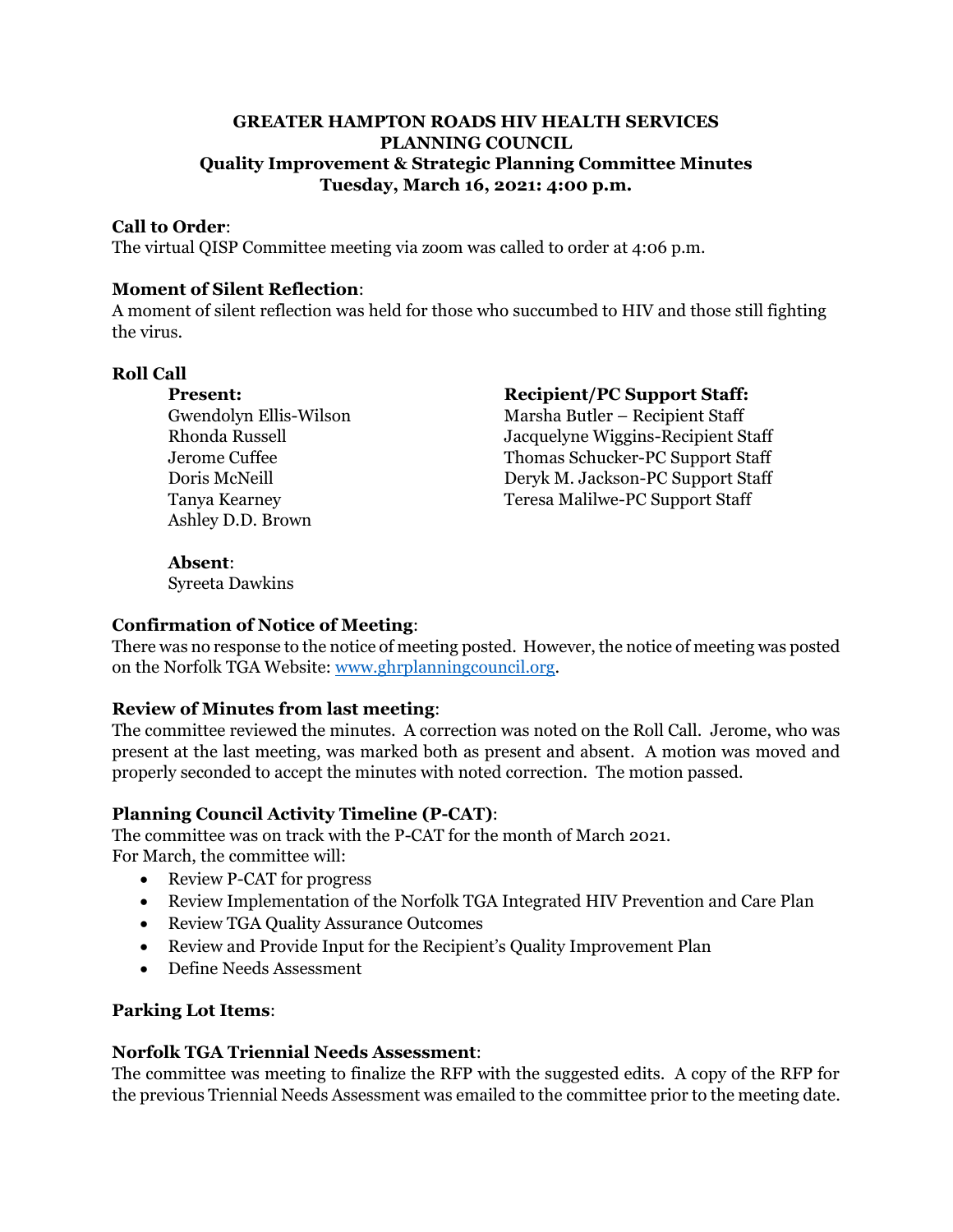The committee was requested to review the RFP to see if there were any changes that needed to be changed or updated and to provide any other input.

The Planning Council Co-Chair who was chairing the QISP Committee meeting discussed a letter from HRSA regarding the Triennial Needs Assessment. Basically, HRSA was giving the EMA's/TGA's some leeway for delaying the Triennial Needs Assessment because of the impact of the COVID-19 pandemic on the jurisdictions.

The committee noted the guidance from HRSA. However, the committee did not want to lose the momentum for the issues they have been working on with regards to the Triennial Needs Assessment. As requested, the letter from HRSA will be emailed to committee members for information.

Some committee members stated that while they see the need to move forward with a well-defined Triennial Needs Assessment Scope of Work, it would be prudent for the committee to adhere to the guidance from HRSA. The country is still in a COVID-19 pandemic. In order to get the required data, the committee needs to hold off a little bit longer so that there will be more people in place to respond to the survey. It was advised to move forward with a skeleton, per se. But in terms of the scope of work and what the committee would like to include in it, that may change because of what the country is going through. It may change the outcome if the committee waits a little bit longer, because that way, the committee might have a well-defined definition of some other issues that HRSA wants the TGA to look at as a result of the impact of the COVID-19 pandemic, such as the need for some other services, expansion of some services, an additional comorbidity to people who are HIV positive who might want another service, etc... There could be some unmet needs the TGA does not know about because of COVID-19 that has had a severe impact on the HIV population. The TGA will not be able to get that information right now. Until everyone feels comfortable enough with coming back.

After extensive discussion, the committee agreed to work on the skeleton, get it together and fine tune the RFP but wait to put in additional information from HRSA.

The committee reviewed the feedback and suggestions to the RFP from the committee members.

For the Triennial Needs Assessment, the committee agreed to include special populations such as:

- The Aging with HIV population; what their needs are and any gaps and barriers to services. Included in the aging population is the population of people who were born with and are still living with HIV. This population should be about 40+ years old now.
- The Incarcerated population who are HIV positive.
- The committee will also look at the health disparities calculator for emerging populations that should be the focus for the Triennial Needs Assessment.

There was a question of how the potential contractor will get a list of non-Ryan White providers. The contractor who worked on the last Triennial Needs Assessment got the list with the committee's suggestions in terms of trying to canvass Infectious Disease Doctors in the area; on the Peninsula and the Southside.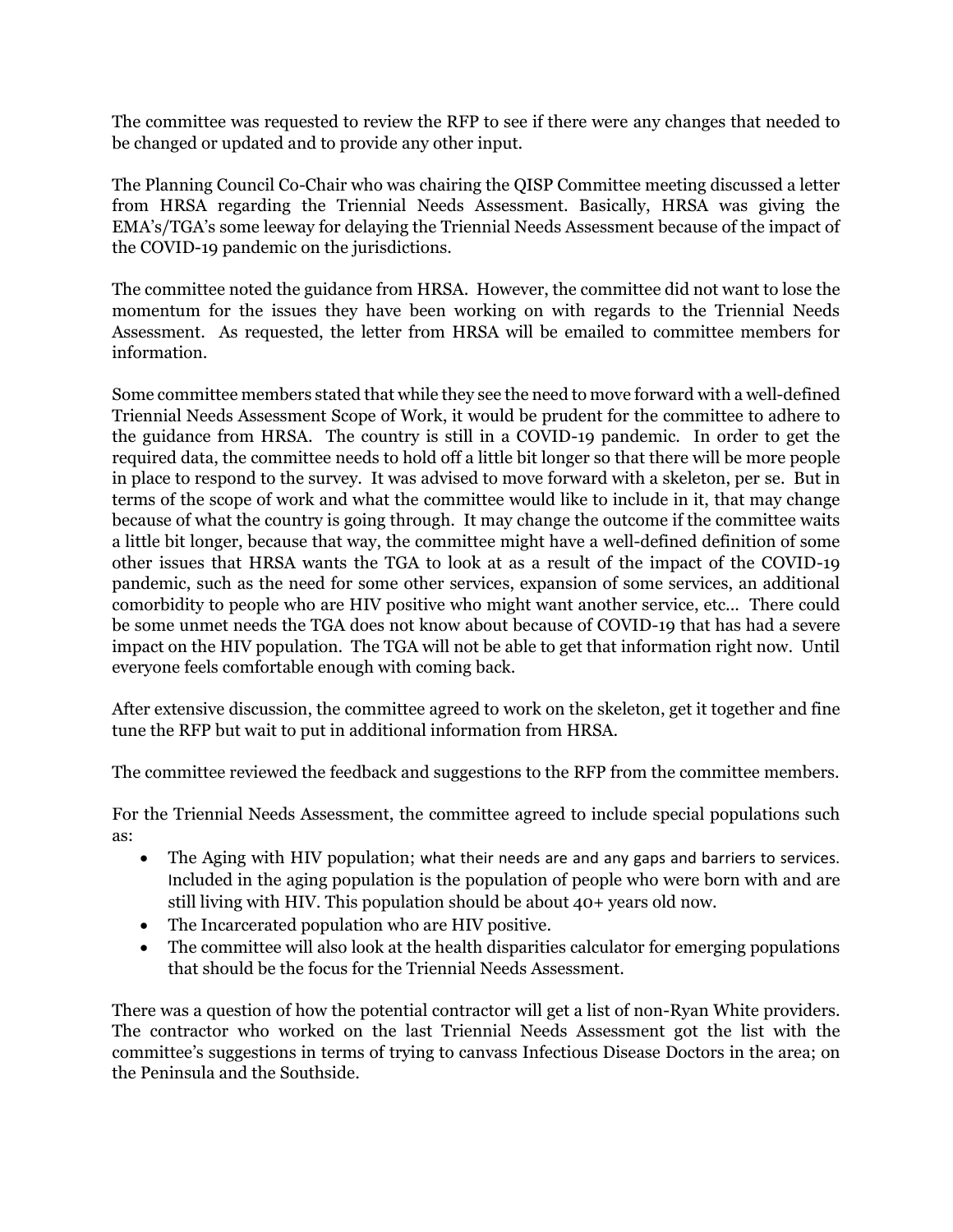The Recipient's Office can also reach out to Sub-Recipients to help identify some non-Ryan White providers where some of their clients go outside the Ryan White Program and give the list to the potential contractor.

Also going forward, work with the Recipient's Office on Eligibility paperwork for clients consenting to utilize their email address for notifications or mailings from Ryan White.

## **Scope of Services**:

The committee reviewed the Scope of Services in the RFP from the last Triennial Needs Assessment and what they want to include in the Background, such as:

- What the committee wants the potential contractor to be able to provide.
- The Needs Assessment verbiage from the Planning Council Primer as it relates to what the purpose is for the Triennial Needs Assessment.
- To define the Part A Norfolk TGA by listing the fifteen counties in the service area.
- A slot for a pre-conference.

Planning Council Support will send out copy of the Planning Council Primer to committee members for ease of reference.

It was recommended that the committee should get information on the affected populations as well, especially coming out of the COVID-19 pandemic. It would be a good variable for the committee to explore.

There was discussion about sampling and if 15% of the HIV population in the TGA was a true representative sample, and if a vendor will be able to survey the following populations and what resources are in place for the vendor to do that:

- The Transgender population living with HIV.
- Young MSMs
- African American MSMs
- African American Females
- The Population Ageing with HIV
- The formerly incarcerated
- Hispanic Males/Females

When the surveys are administered for the Triennial Needs Assessment, the committee will want to know that;

- The number of respondents is a true representative sample of the HIV population in the TGA
- The best places/areas to reach these populations.
- What their needs, gaps and barriers are.

A motion was moved by Gwendolyn and properly seconded by Rhonda for the committee to continue reviewing the RFP as a work in progress and use the Planning Council Primer as it relates to the Triennial Needs Assessment for the correct verbiage. The motion passed with: 0 Nays

0 Abstentions